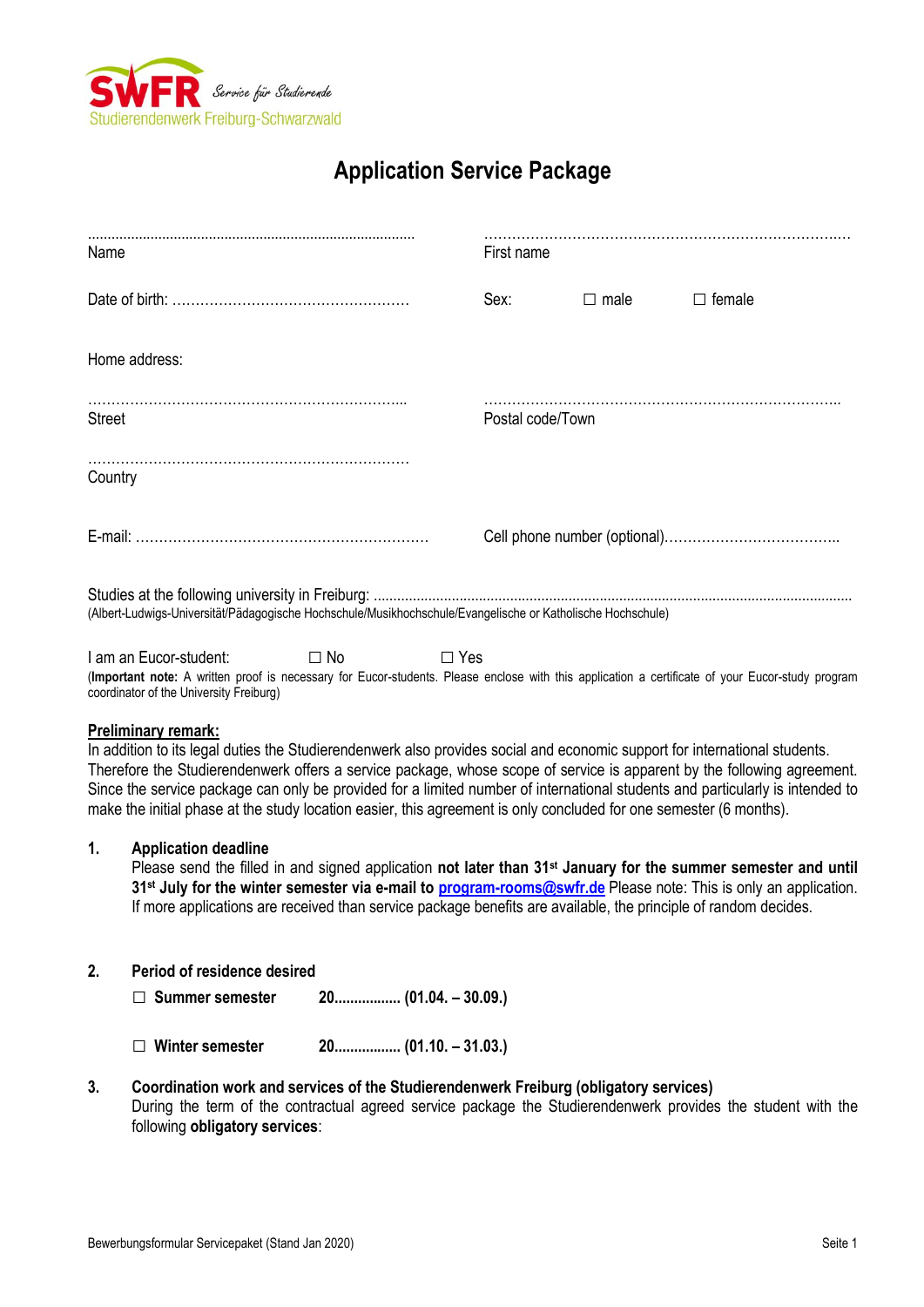## **3.1. Room/Apartment**

Accommodation in a furnished single room in a residential group (joint use of shower/WC and kitchen) or in a furnished single apartment (own shower/WC and kitchen) in one of the student residences, internet access provided. For the period the student makes use of the service package, a fixed-term tenancy agreement is concluded. In advance the student receives an offer with declaration of acceptance, which ensures the room, e.g. apartment, for both parties. The contract documents will be delivered personally to the student after arrival at the Studierendenwerk. The conclusion of the tenancy agreement is subject to receipt of full payment by the Studierendenwerk, see also item 4 costs and payment.

## **3.2. Health and long-term care insurance**

Conclusion of an insurance policy to cover medical treatment expenses for outpatient medical and dental treatment (not including denture). Proof of health insurance is a necessary condition for matriculation at the university. An optional feature of the service package is health insurance coverage, so you do not have to find a provider of your own.

## **Please let us know if you want the Studierendenwerk to conclude a health and long-term care insurance with AOK:**

□ Yes **□** No

**Important note:** EU-citizens must submit their "European Health Insurance Card" (EHIC) to a German public health insurance company. Students from Iceland, Israel, Norway, Bosnia-Herzegovina, Liechtenstein, Serbia, Montenegro, Morocco, Macedonia, Turkey, Switzerland and Tunisia must submit a certificate of health insurance of their home country to a German public health insurance company. Then they will get a certificate that they are exempted from compulsory insurance. This exemption certificate must be submitted for matriculation at the university.

## **3.3. MensaCard**

With the MensaCard you can purchase food and drink in the cafeterias and cafés operated by the Studierendenwerk. The MensaCard has a starting credit of 50,00  $\epsilon$ , including 7,00  $\epsilon$  deposit for the MensaCard.

## **3.4. Tutor program**

Intensive and personal support by international residence tutors from the Studierendenwerk Freiburg, the opportunity to participate at guided tours though the authorities and at the international semester program of the student dormitories.

## **3.5. Membership in the International Club**

As a member of the International Club for students in Freiburg you will receive a club card entitling you to free admission to all club evenings, reduced prices for excursions as well as for various sports classes, recreational activities and much more. For further information see:

## **3.6. Voucher for an excursion**

The service package includes a voucher for an excursion organized by the Studierendenwerk Freiburg. You can choose from many excursion offers of the semester program.

## **3.7. Information package for international students**

At the following link an information package with many useful details is provided for you: <https://www.swfr.de/en/international/info-package-for-international-students/info-package/>

## **4. Costs and payment of the service package**

The costs for the entire service package vary according **to the position and size of the room and to the dormitory.**

The deposit in the amount of 400,00  $\epsilon$  for a single room in a flat-sharing community, or 500,00  $\epsilon$  for a single apartment is included in the total costs. The deposit will be refunded after moving out, if the room is returned cleaned and without any defects.

The total costs for the service package must be **paid in full** to the Studierendenwerk **not later than 10th February when moving in on 1 st April and not later than 10th August when moving in on 1 st October**.

**If payment is not received in due time, the Studierendenwerk is no longer bound to this offer,** without the need to provide any explicit cancellation or declaration of withdrawal.